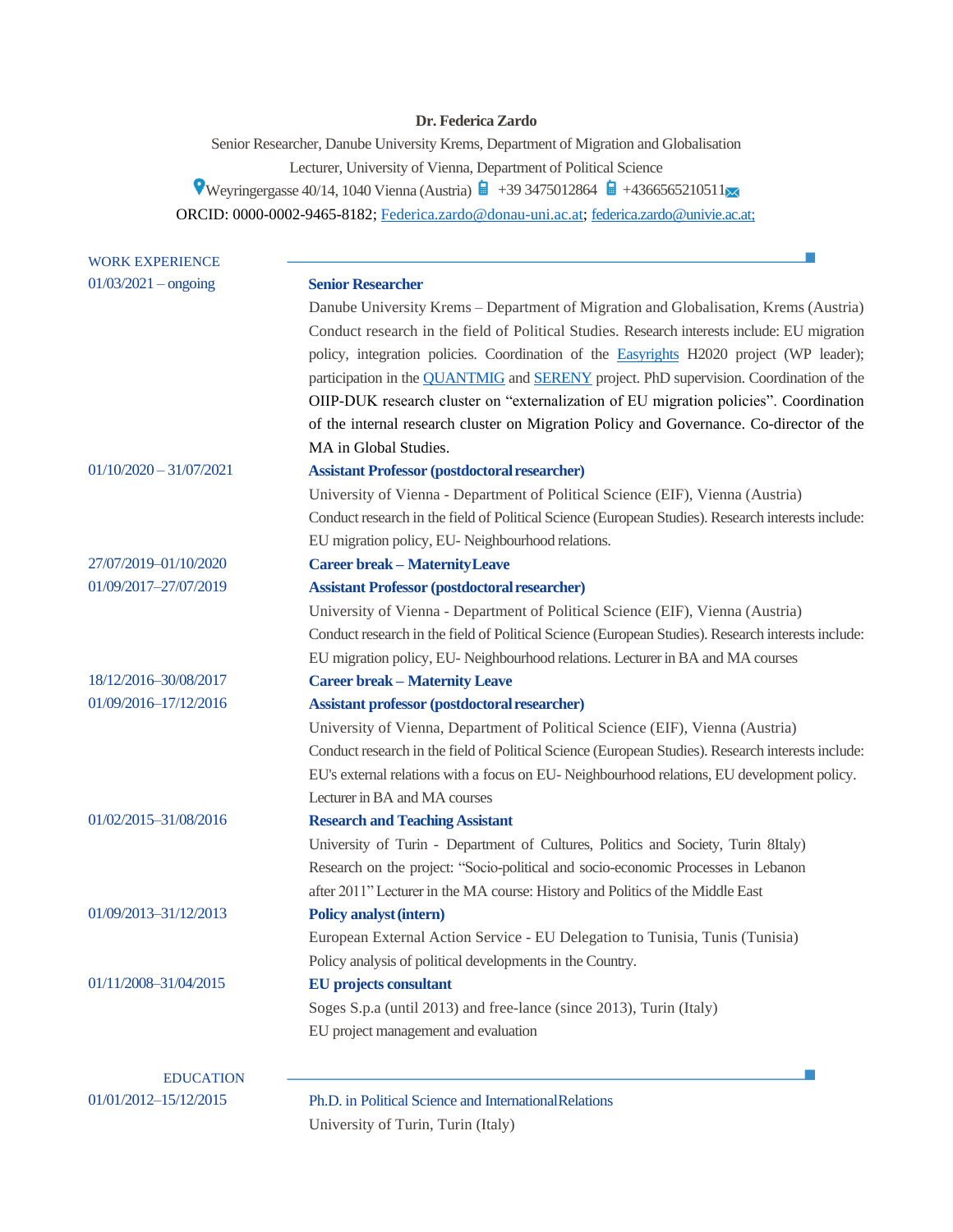|                       | Thesis: Whose ownership? A negotiation perspective on EU-Tunisia cooperation            |
|-----------------------|-----------------------------------------------------------------------------------------|
|                       | Supervisors: Prof. Rosita Di Peri, Prof. Stefania Panebianco, Prof. Elisabeth Johansson |
|                       | Nogues. Ph.D Visiting fellow (6 months) at the Freie University Berlin                  |
| 01/09/2007-15/06/2009 | French-Italian MA in EuropeanStudies                                                    |
|                       | Sciences Po Bordeaux - University of Turin, Bordeaux - Turin (France)                   |
|                       | 110/110 cum laude - Mention bien. Thesis: The geopolitical impact of the European       |
|                       | Neighbourhood Policy in Eastern Europe                                                  |
| 01/09/2004-30/08/2007 | French-Italian BA in European Studies                                                   |
|                       | Sciences Po Bordeaux - University of Turin, Bordeaux - Turin (France)                   |
|                       | $110/110$ cum laude - Mention bien                                                      |
|                       |                                                                                         |

#### PUBLICATIONS (Selection)

#### **Book**

▪ 2020 Zardo, F. "Joint Ownership in EU-Tunisia Relations - Power and Negotiation." London: Palgrave Macmillan (Palgrave Series: The European Union in International Affairs).

# **Peer-reviewed journal articles**

- 2021 Zardo, F., Wolff, S. "Decentering the Study of Migration Governance in the Mediterranean", *Geopolitics*, Online first doi: 10.1080/14650045.2021.1978944
- 2020 Seeberg, P., Zardo, F. "From Mobility Partnerships to Migration Compacts: security implications of EU-Jordan relations and the informalization of migration governance", *Journal of Ethnic and Migration Studies, DOI: 10.1080/1369183X.2020.1851465*.
- 2020 Zardo, F. "The EU Trust Fund for Africa: geopolitical space making through migration policy instruments", *Geopolitics*, Online first. doi: 10.1080/14650045.2020.1815712
- 2020 Zardo F., Loschi C. ["EU-Algeria \(non\)Cooperation on Migration: A Tale of two Fortresses"](https://www.tandfonline.com/doi/full/10.1080/13629395.2020.1758453), *Mediterranean Politics.* Online first. DOI: 10.1080/13629395.2020.1758453
- 2019 Zardo, F. "Negotiating the Rules of the Game in Euro-Mediterranean Relations", *L'Europe en Formation*, Vol. 388, Issue 1, pp. 149-164.
- 2018 Zardo, F., Cavatorta, F. "Friends will be friends? External-domestic interactions in EU- Tunisia and EU-Morocco security cooperation after the uprisings", *International Politics*, Vol. 55, Issue 1, pp. 1-19.
- **•** 2017 Zardo, F. "Migration, mobility and the challenge of co-ownership. Exploring EU-Tunisia post-revolutionary agenda", *European Foreign Affairs Review*, Vol. 22, Issue 1, pp. 75-89.

### **Book chapters (selection)**

- Forthcoming 2022 Zardo F. "Voluntary implementation European Neighbourhood Policy" in Tosun, J., Graziano P. (eds.) *Encyclopedia of European Union Public Policy,* Edward Elgar Publishing.
- Forthcoming 2022 Hadj-Abdou, L., Zardo, F. "Migrant categories and the politics of labelling". In Cvajner, M., Kivisto, P. and Sciortino, G. (eds). *Research Handbook on the Sociology of Migration,* Edward Elgar Publishing.
- 2017 Di Peri, R., Zardo, F. "Changing Perceptions of the European Union before and after the Arab uprisings" in Ceretta, M. and Curli, B. *Discourses and Counter-discourses on Europe from the Enlightenment to the EU.* Abingdon and New York: Routledge, pp. 249-260.
- 2017 Zardo, F. "Whose ownership? Explaining EU-Tunisia policy transfer from a negotiation perspective" in Hadjiisky, M., Pal, L., Walker, C., (eds.) *Public Policy Transfer: Micro-Dynamics and Macro-Effects.* Cheltenham: Edward Elgar Publishing, pp. 222-241.

### **Working paper and policy papers**

▪ 2021 Czaika, M., Bonhet, H., and Zardo, F., "*The Evolution of the European Migration Policy-Mix*". QuantMig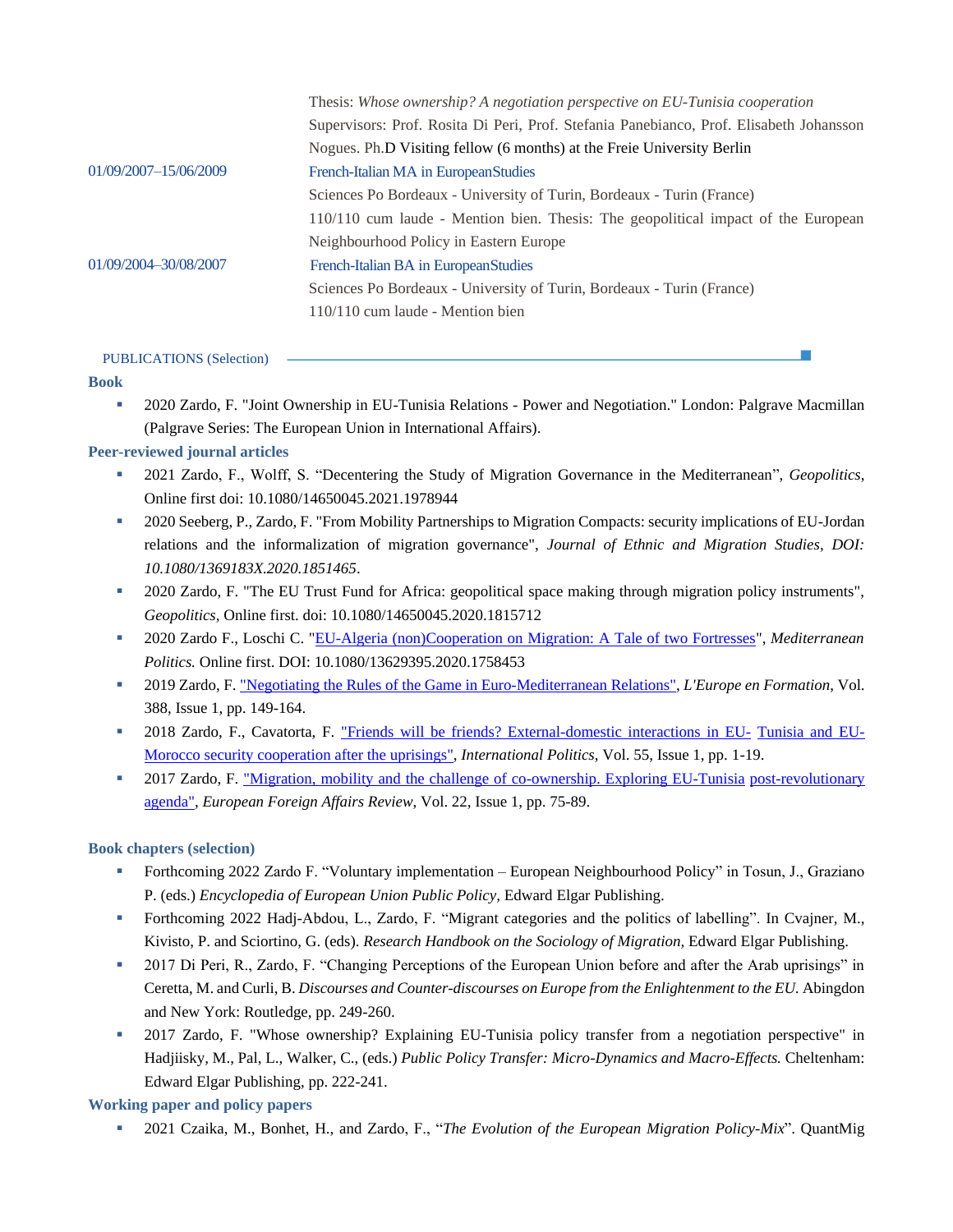Project Deliverable D5.5. http://www.quantmig.eu/project\_outputs/

- 2021 Zardo F. "Planning the Future of the EU Trust Fund for Africa", IEMED spot-on article. https://www.euromesco.net/publication/planning-the-future-of-the-eu-trust-fund-for-africa/
- 2018 Zardo, F., Abderrehim, T. "Migration and Mobility: the challenge of thinking outside the 'crisis box'" in Cohen-Hadria, E. (ed.) The EU-Tunisia Privileged Partnership - What Next? Euromesco Joint Policy Study 10, pp. 84-110.
- 2016. Zardo, F., Cavatorta, F. What is New in the 'Borderlands'? The Influence of EU External Policy-Making on Security in Tunisia and Morocco After the Uprisings, *European University Institute Working Paper* RCAS 2/2016, Borderlands project.

# TEACHING AND SUPERVISION

- **Since September 2021: Co-director of the MA in Global Studies, Danube University Krems.**
- PhD supervision of one doctoral candidate, Danube University Krems, Dissertation on the external dimension of the EU migration policy
- **Winter 2021 MA Seminar, The European Union and international migration, University of Vienna**
- From Winter 2017 to Winter 2020 MA and BA Seminars, University of Vienna. Courses: The EU in international relations, Thesis writing methodology, The European Union and international migration, The EU´s external relations.

 $\sim$ 

**EXECUTE:** Since 2018 Supervision of 18 Bachelor theses as part of the research training BAK18, University of Vienna

#### **CONFERENCES**

#### (SELECTION)

#### **As guest speaker**

- Discussant and Chair, *Euromesco Young Researcher Forum*, Migration Workshop. October 2021, Barcelona
- *The EU Trust Fund for Africa*. IBEI Research Seminar Series, Barcelona Institute of International Studies, October 2020
- *Decentring the study of EU migration governance in the Mediterranean*. UACES-CER workshop Decentring Europe, SciencesPo Paris/Queen Mary University London. Held in Paris, March 2019
- *Beyond normativity: EU security policy towards Morocco and Tunisia after the uprisings. C*onference: Boundaries, Governance and Power in the European Union's Relations with North Africa and the Middle East. Borderlands project, European University Institute, June 2016

### EVENTS ORGANISED

- *Vienna Research Sessions on European Integration. Migration governance in the Mediterranean: A decentring research agenda.* Date: 08.11.2018 - 09.11.2018 Venue: Institute for European Integration Research, Vienna (participants:20)
- *Vienna Lecture on the European Union Reforming the EU's Migration Policy: Debating perspectives from beyond the EU's borders*, with Dr. Tamirace Fakhoury Date: 30.10.2018 Venue: University of Vienna (participants:50)

# INTERNATIONAL COLLABORATIONS

Collaboration with IAI, Istituto Affari Internazionali and ECFR, European Council for Foreign Relations (recent activities include the participation to the "Second closed-door session of the European Think Tanks Contact Group